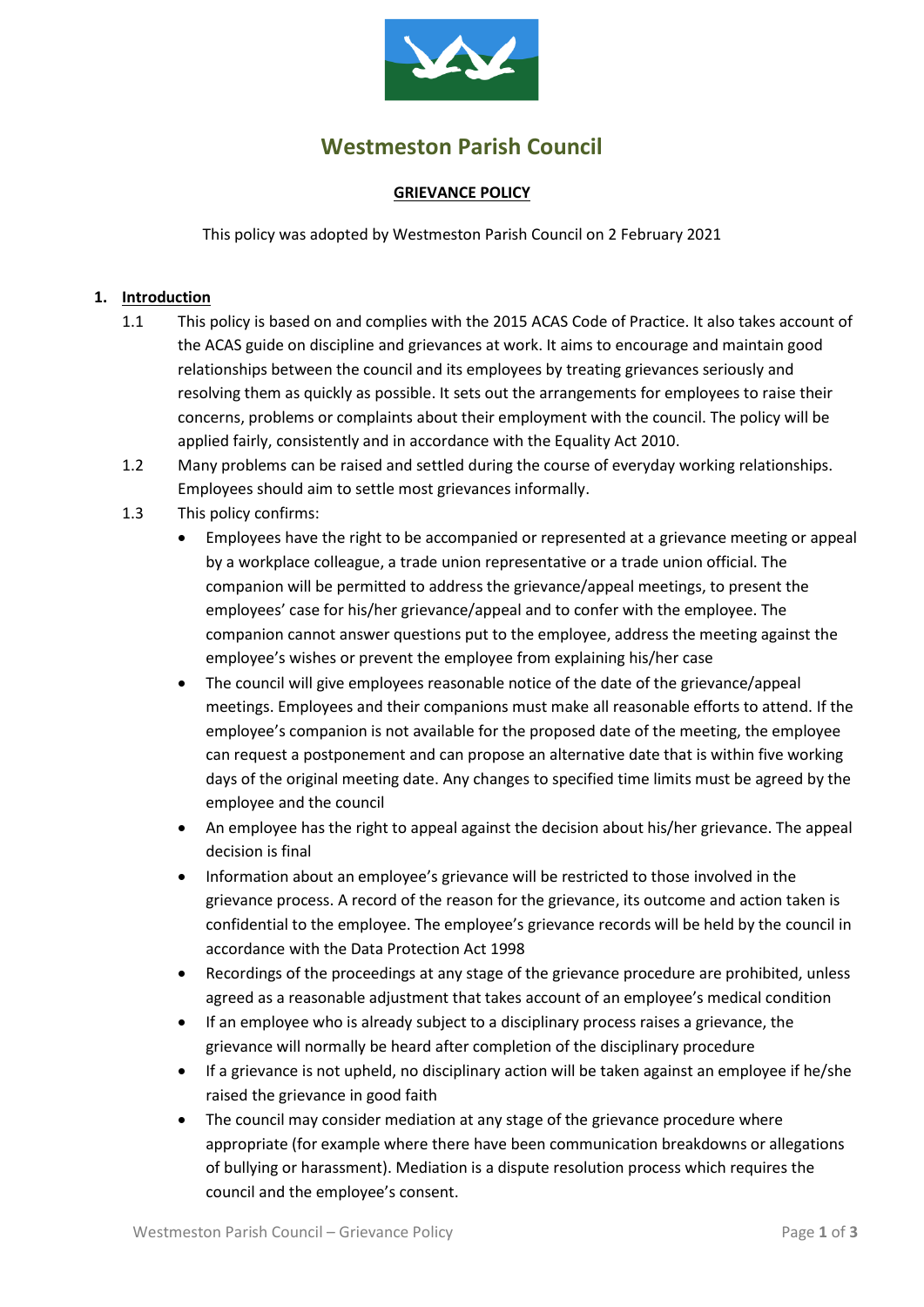• The council may revert to external professional advisors for support at any stage of the grievance process.

## **2. Informal grievance procedure**

2.1 The council and its employees benefit if grievances are resolved informally and as quickly as possible. As soon as a problem arises, the employee should raise it with the Council Chairman to see if an informal solution is possible. Both should try to resolve the matter at this stage. If the employee does not want to discuss the grievance with the Council Chairman (for example, because it concerns them directly), the employee should contact another member of the council.

#### **3. Formal grievance procedure**

- 3.1 If it is not possible to resolve the grievance informally, the employee may submit a formal grievance. It should be submitted in writing to the Council Chairman.
- 3.2 The council will appoint a sub-committee of three members to investigate the grievance. The subcommittee will appoint a chairman from one of its members. No councillor with direct involvement in the matter shall be appointed to the sub-committee.

## **4. Investigation**

- 4.1 Within 10 working days of the council receiving the employee's grievance, the employee will be asked, in writing, to attend a grievance meeting. The sub-committee's letter will include the following:
	- The names of its chairman and other members
	- A summary of the employee's grievance based on his/her written submission
	- The date, time and place for the meeting. The employee will be given reasonable notice of the meeting which will be within 25 working days of when the council received the grievance
	- The employee's right to be accompanied by a workplace colleague, a trade union representative or a trade union official
	- A copy of the council's Grievance Policy
	- Confirmation that, if necessary, witnesses may attend on the employee's behalf and that the employee should provide the names of his/her witnesses at least five working days before the meeting
	- Confirmation that the employee will provide the council with any supporting evidence at least five working days before the meeting

#### **5. The grievance meeting**

- 5.1 At the grievance meeting:
	- The chairman will introduce the members of the sub-committee to the employee
	- The employee (or companion) will set out the grievance and present the evidence
	- The chairman will ask the employee what action he/she wants the council to take
	- Any member of the sub-committee and the employee (or the companion) may question any witness
	- The employee (or companion) will have the opportunity to sum up the case
	- The chairman will provide the employee with the sub-committee's decision, in writing, within five working days of the meeting. The letter will notify the employee of the action, if any, that the council will take and of the employee's right to appeal
	- A grievance meeting may be adjourned to allow matters that were raised during the meeting to be investigated by the sub-committee